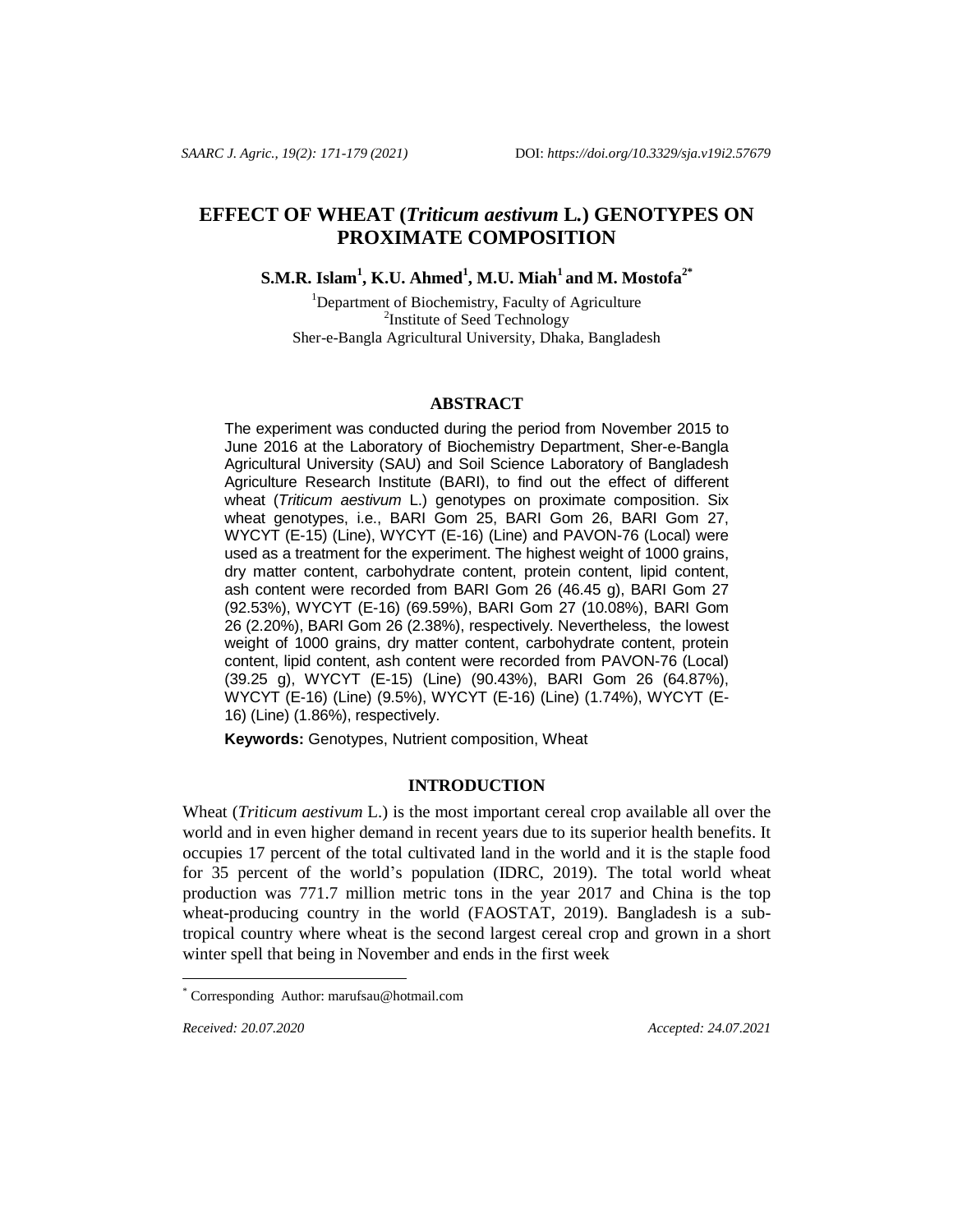of March in southwestern part and third week of March in the northern region. At present, about 415,339 hectares of land in Bangladesh are covered by wheat, with the annual production of 13,11,473 metric tons in the year 2017 (FAOSTAT, 2019).

Wheat belongs to the genus *Triticum,* of the family Poaceae also known as Gramineae. It originated in Southwest Asia, Tigris and Euphrates river valley, in the area known as the Fertile Crescent (Smith and Wayne, 1995). The area and yield of wheat have been increasing dramatically based on the demand of over increasing population of Bangladesh during the last two decades.

Wheat Research Centre (WRC) and Bangladesh Agricultural Research Institute (BARI) have released 30 improved wheat varieties. But many of those were not adequately adopted by farmers. Inadequate knowledge, lack of specifically adapted varieties and inadequate extension efforts are an important reason for this. Wheat is grown under a wide range of climatic and soil conditions and it grows well in clay loam soils. It is a crop of Rabi season (winter season), requires dry weather in Bangladesh. Well distributed rainfall between 40 and 110 cm is suitable for wheat's growth. Almost 100-120 days are required from sowing to harvest in Bangladesh.

Wheat is a rich source of carbohydrate and also contain protein, fat, ash, fiber, vitamins as well as mineral such as sodium, potassium, calcium, magnesium, iron, phosphorus, copper, zinc and manganese (Kumar et al., 2011). Wheat is unique among cereals. It contains gluten which has the characteristic of being elastic when mixed with water and retains the gas developed during dough fermentation. The wheat flour containing a large amount of protein and high quality of gluten is used for normal bread. The lower amount of protein in wheat is mostly used for confectionery or cakes (Caballero et al., 2007). Wheat produced in different parts of the world differ greatly in their intrinsic protein qualities and quantities; the quantity is influenced mainly by environmental factors. But the quality of protein is mainly a heritable characteristic (Bordes et al., 2008).

Wheat is one of the most important cereals cultivated worldwide. Wheat flour is used to produce bread, noodles, pasta and a wide range of other food products (Tosi et al., 2011). Characteristics of wheat in terms of physiological characteristics and also mineral contents depend on cultivar and other environmental factors and the interaction between cultivar and environment (Panozzo and Eagles, 2000).

Firstly, two Mexican varieties ('Sonora 64' and 'Penjamo 62') were tested in the northern part of Bangladesh (BARI, 2010) and their spectacular performance encouraged scientists to introduce more wheat varieties (BARI, 1993).The physicochemical characteristics and related nutritional values are the utmost necessity of wheat consumers. The objective of the study was to evaluate the physicochemical parameters of different wheat genotypes.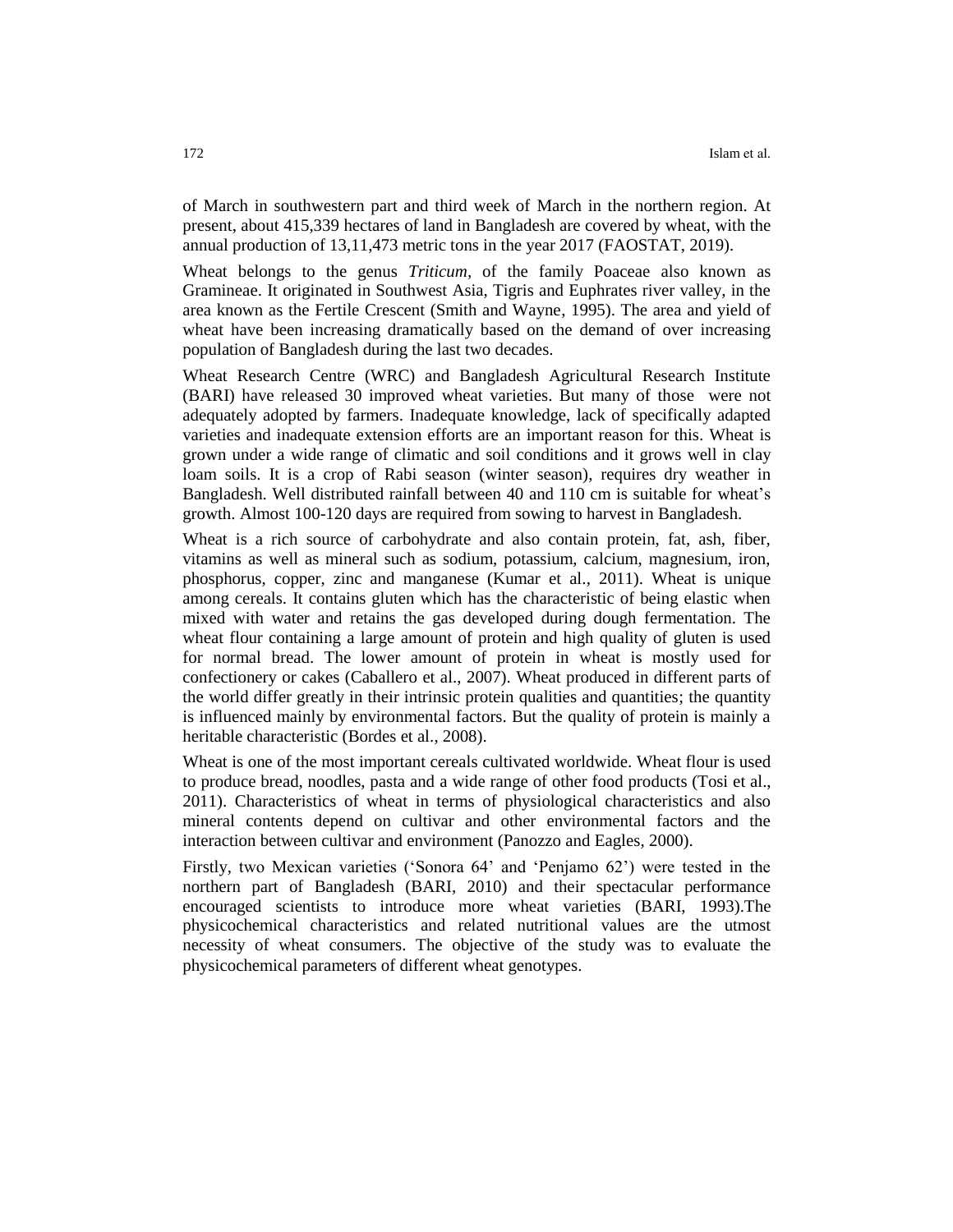# **MATERIALS AND METHODS**

#### **Experimental location**

To find out the effect of different wheat genotypes on proximate composition, a laboratory experiment was conducted from during November 2015 to June 2016. The experiment was carried out at the Laboratory of Biochemistry Department, Sher-e-Bangla Agricultural University (SAU) and Soil Science Laboratory of Bangladesh Agriculture Research Institute (BARI).

### **Experimental material**

Four (4) released and two (2) advanced lines of wheat were used as experimental materials for study. Genotypes are BARI Gom 25, BARI Gom 26, BARI Gom 27, WYCYT (E-15) (Line), WYCYT (E-16) (Line) and PAVON-76 (Local). Wheat genotypes were used as treatment in the experiment are presented in Figure 1.

# **Brief Description of wheat genotypes**

- i. BARI Gom 25: It is semi-dwarf and height with high yielding variety evolved by Bangladesh Agriculture Research Institute (BARI) in 2010. Gains are glossy and larger in size.
- ii. BARI Gom 26: It is a semi-dwarf in height with high yield potential variety evolved by BARI in 2010. Grains are amber in color, bright and larger in size.
- iii. BARI Gom 27: It is a high yielding, short stature variety evolved by BARI in 2012. Grains are white amber in color and medium in size.
- iv. WYCYT (E-15) (Line): It is an advanced line of Wheat variety and evolved by BARI.
- v. WYCYT (E-16) (Line): It is another advanced line of Wheat variety and evolved by BARI.
- vi. PAVON-76 (Local): It is a local variety evolved by BARI in 1979 and cultivated in the different Wheat-growing areas of Bangladesh.

### **Data Collection**

The chemical analysis was done at the Laboratory of Biochemistry Department, Sher-e-Bangla Agricultural University (SAU) and Soil Science laboratory of Bangladesh Agriculture Research Institute (BARI).

# **Determination of 1000 grains weight**

After threshing, a random sample of fully grown 1000 seeds were counted and weighed at 14% moisture content. The collected one thousand wheat grains were weighed by using a digital electric balance and expressed in gram (g).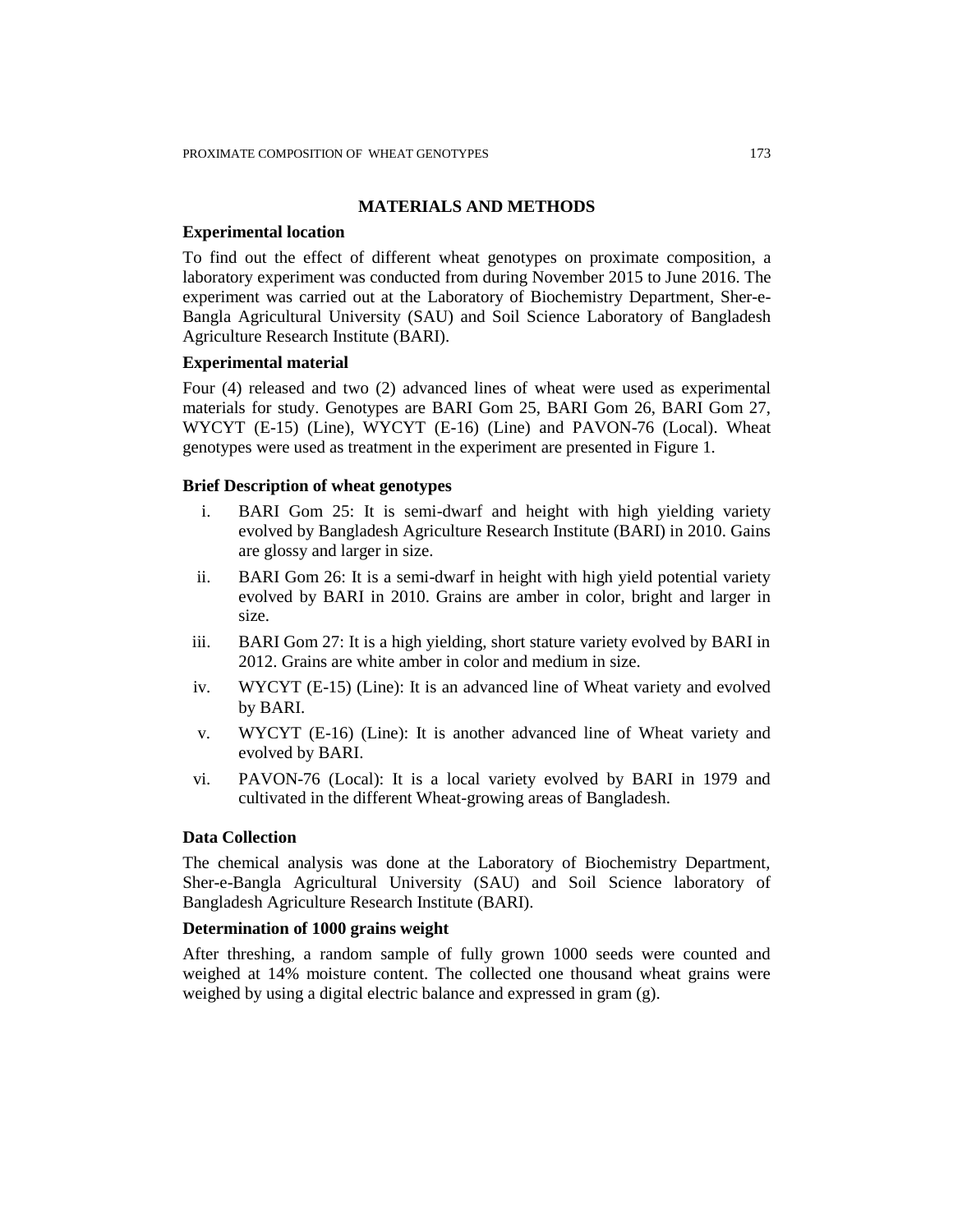174 Islam et al.



**BARI Gom 25 BARI Gom 26**







**WYCYT (E-16) PAVON-76**

**BARI Gom 27 WYCYT (E-15)**



Figure 1. Photograph showing wheat genotypes were used as treatment in the experiment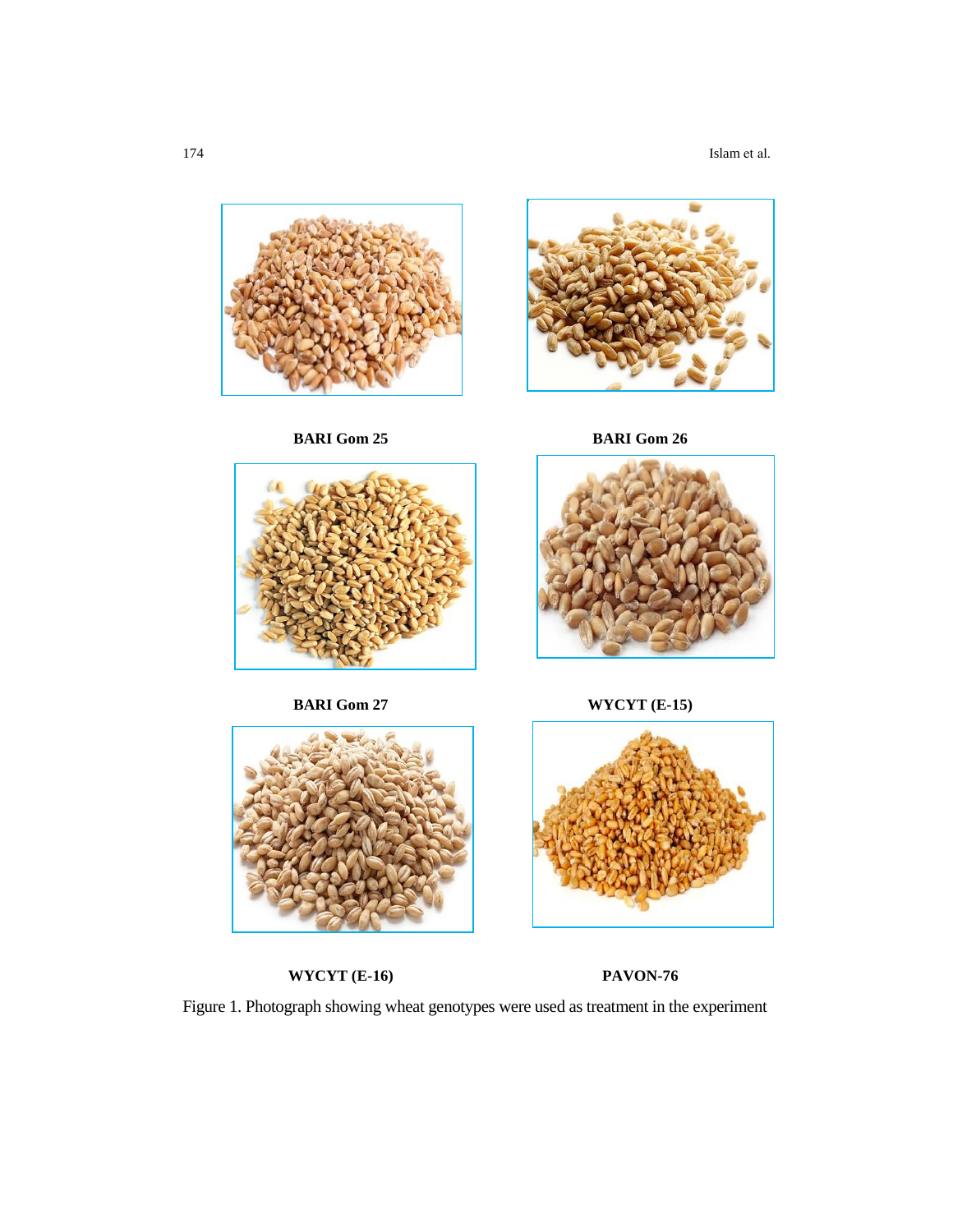#### **Determination of Dry matter**

A clean dish was placed in an oven at  $105^{\circ}$ C overnight. After cooling the dish in desiccators was weighed. After taking the sample in the dish, the dish was weighed. Then it was placed in the oven at 105°C for 24 h. With sample after cooling the dish in desiccators was weighted. Again, the dish was placed in the oven at  $105^{\circ}$ C for 2 hours. It was cooled in desiccators and weighed again. Repeated drying, cooling and weighing until the weight became constant. The dried sample was stored in an airtight dish. The moisture content of the sample was calculated and dry matter was determined by subtracting the moisture content from fresh samples. The estimated dry matter was expressed as percent (%).

#### **Proximate composition**

The oven-dried wheat was grinded in a grinder and filtered with a suitable strainer. It was necessary to dry the sample in the oven at 105°C overnight. Then the wheat grains sample was ready for measuring proximate composition. The content of available total carbohydrate, total protein, total lipid, total ash and total crude fiber were estimated as g per l00 g dried sample as described by Raghuramulu et al. (2003).

# **Statistical Analysis**

The recorded data for each character from the experiments were statistically analyzed to find out the significant difference of different wheat genotypes in respect of proximate composition. The mean values of all the characters were calculated and analysis of variance of characters under the study was performed by the 'F' (variance ratio) test. The significant difference of the treatment means was calculated by Duncan's Multiple Range Test (DMRT) at 5% level of probability.

# **RESULTS AND DISCUSSION**

#### **Weight of 1000 grains**

Weight of 1000 grains of wheat genotypes were found statistically significant. It revealed that the highest weight of 1000 grains were recorded from BARI Gom 26  $(46.45 \text{ g})$ , which was statistically similar to BARI Gom 25 and WYCYT (E-15) (Line), and closely followed by BARI Gom 27, whereas, the lowest weight of 1000 grains were recorded from PAVON-76 (Local) (39.25 g), which was statistically similar to WYCYT (E-16) (Line) (41.45 g) genotypes (Table 1). Generally, the weight of grains is a genetical character. It is controlled by the genetic makeup of the genotypes. Different genotypes produced different size and weight of grains. Apart from management practices genetic make-up influences weight of 1000 grains. Al-Musa et al. (2012) reported that among the BARI varieties, BARI Ghom-26 produced a higher weight of 1000 grains (49.38 g). Mohsen et al. (2013) observed that that the effect of cultivars was significant for all wheat parameters, including 1000 grains weight.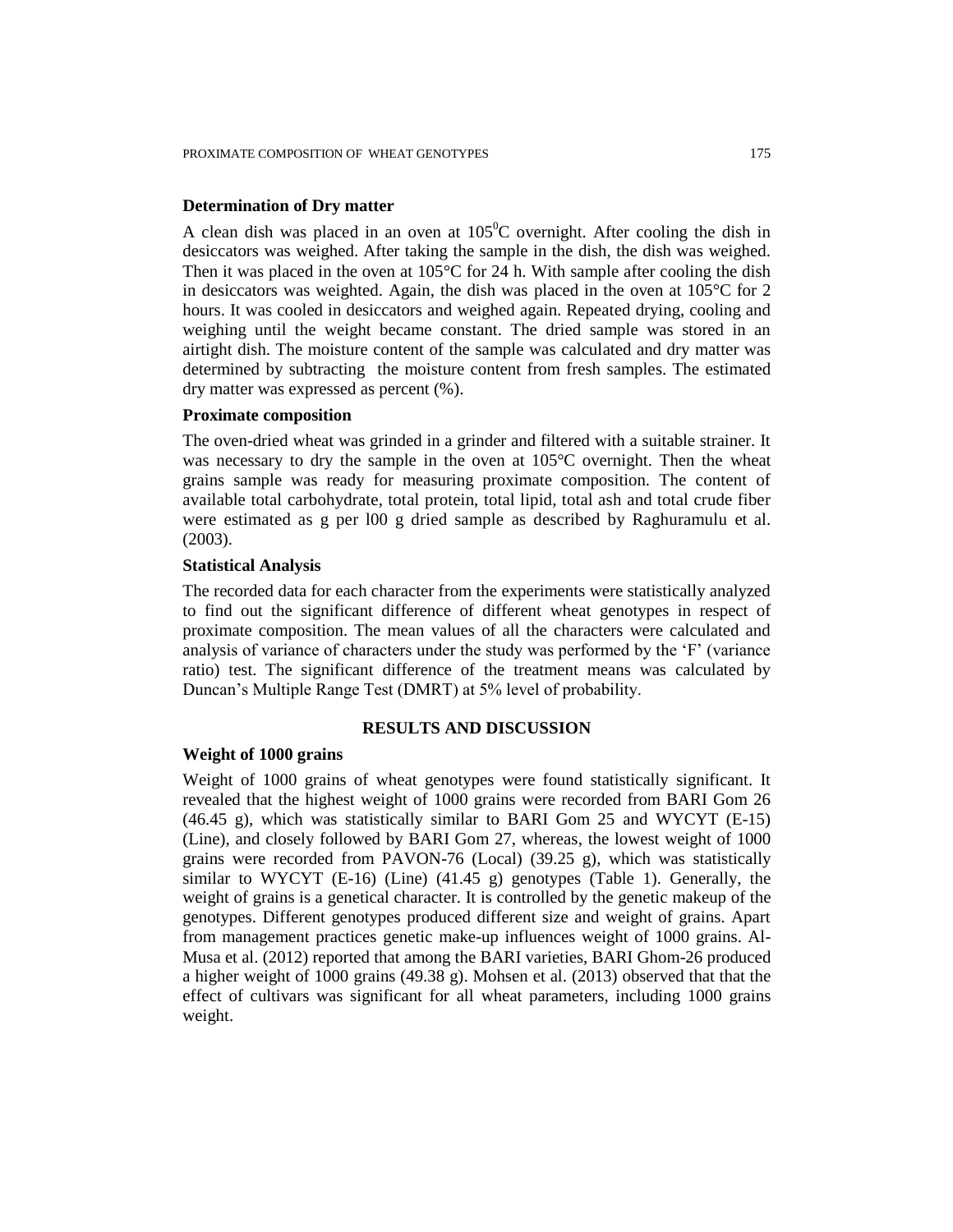# **Moisture**

Statistically significant variation was recorded in terms of moisture content due to three released, two advanced lines and one local wheat genotypes. The highest moisture content was found from WYCYT (E-15) (Line) (9.64%), which was statistically similar to PAVON-76 (Local), WYCYT (E-16) (Line) and BARI Gom 25. On the other hand, the lowest moisture content was found from BARI Gom 27 (7.54%) which was statistically similar to BARI Gom 26 (7.90%) (Table 1).

#### **Dry matter**

Different wheat genotypes showed statistically significant variation for dry matter content. The highest dry matter content were observed from BARI Gom 27 (92.53%), which was statistically similar to BARI Gom 26 (92.17%), while the lowest dry matter content was found from WYCYT (E-15) (Line) (90.43%) which was statistically similar to PAVON-76 (Local), WYCYT (E-16) (Line) and BARI Gom 25, respectively (Table 1). Mahmoud et al. (2015) reported high values of dry matter (87.37 g/100g FW) in different genotypes of wheat.

| Name of Wheat<br>genotypes | Weight of $1000$ seeds $(g)$ | Moisture $(\%)$   | Dry matter $(\%)$ |
|----------------------------|------------------------------|-------------------|-------------------|
| BARI Gom 25                | 45.78 a                      | 9.03a             | 91.04 b           |
| BARI Gom 26                | 46.45a                       | 7.90 <sub>b</sub> | 92.17a            |
| <b>BARI</b> Gom 27         | $42.98$ bc                   | 7.54h             | 92.53a            |
| WYCYT $(E-15)$ (Line)      | 44.38 ab                     | 9.64a             | 90.43 b           |
| $WYCYT$ (E-16) (Line)      | 41.45 cd                     | 9.17 a            | 90.90 b           |
| PAVON-76 (Local)           | 39.25 d                      | 9.35a             | 90.72 b           |
| LSD $_{(0.05)}$            | 2.617                        | 0.837             | 1.075             |
| CV(%)                      | 3.51                         | 5.89              | 4.29              |
| Significance level         | $***$                        | $***$             | $***$             |

Table 1. Weight of 1000 grains, moisture and dry matter content of different released variety, advanced lines and local variety of wheat

In a column means having similar letter(s) are statistically identical and those having dissimilar letter(s) differ significantly as per 0.05 level of probability.

#### **Carbohydrate**

Statistically, significant variation was recorded in terms of carbohydrate content due to different wheat genotypes. The highest carbohydrate content was observed from WYCYT (E-16) (Line) (69.59%), which was statistically similar to WYCYT (E-15) (Line) and PAVON-76 (Local), respectively and followed by BARI Gom 25, whereas the lowest carbohydrate content was found from BARI Gom 26 (64.87%),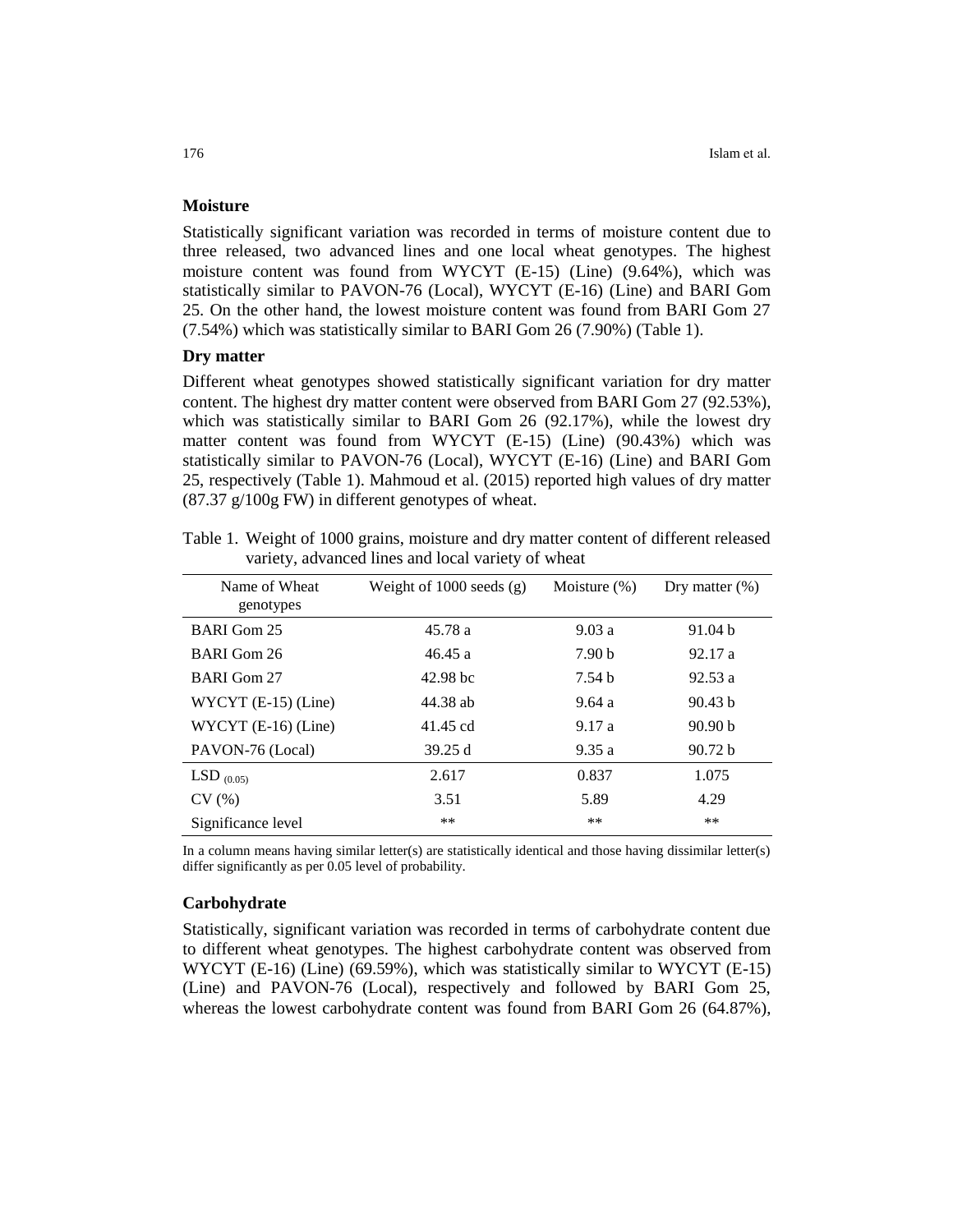followed by BARI Gom 27 (Table 2). Carbohydrate is the main component in wheat grain (54-72% of dry grain weight) and it affects the texture of baked products. It consists of 20-25% of the linear molecule, amylose and 75-80% of complex and highly branched molecule amylopectin (Stone et al., 2009).

# **Protein**

Statistically, significant variation was recorded due to different wheat genotypes in terms of protein content. The highest protein content were found from BARI Gom 27 (10.08%) which was statistically similar to BARI Gom 26 and followed by BARI Gom 25, whereas the lowest protein content was recorded from WYCYT (E-16) (Line) (9.5%) which was statistically similar to WYCYT (E-15) (Line) and PAVON-76 (Local), respectively (Table 2). Protein is an essential constituent that determines the bread-making quality (Pomeranz, 1987; Shewry, 2009). Protein content in fully matured wheat grain varied from 10-20% (Shewry et al., 1994) and assumed that 10% protein content in wheat grains.

# **Lipid**

Lipid content exhibited statistically significant variation due to different wheat genotypes. The highest lipid content was recorded from BARI Gom 26 (2.20%) which was statistically similar to BARI Gom 27 and closely followed by PAVON-76 (Local). The lowest lipid content was observed from WYCYT (E-16) (Line) (1.74%) which was statistically similar to WYCYT (E-15) (Line) and BARI Gom 25, respectively (Table 2). Wieser (2007) reported high values of lipid (2.18%) in different genotypes of wheat.

# **Ash**

Different wheat genotypes varied significantly in terms of ash content. The highest ash content was recorded from BARI Gom 26 (2.38%), which was statistically similar to BARI Gom 27, PAVON-76 (Local) and BARI Gom 25, while the lowest ash content was recorded from WYCYT (E-15) (Line) (1.86%), which was statistically similar by WYCYT (E-16) (Line) (Table 2). Mahmoud et al. (2015) reported high values of ash content (3.08 g/100g FW) in different genotypes of wheat.

# **Crude fiber**

Crude fiber showed statistically significant differences in terms of content due to different wheat genotypes. The highest crude fiber content was recorded from BARI Gom 26 (15.09%) which was statistically similar to BARI Gom 27 and BARI Gom 25, respectively and followed by WYCYT (E-15) (Line). On the other hand, the lowest crude fiber content was recorded from WYCYT (E-16) (Line) (13.33%) which was statistically similar by PAVON-76 (Local) genotypes (Table 2). Wieser (2007) reported that high-value crude fibers (15.22%) in different genotypes of wheat.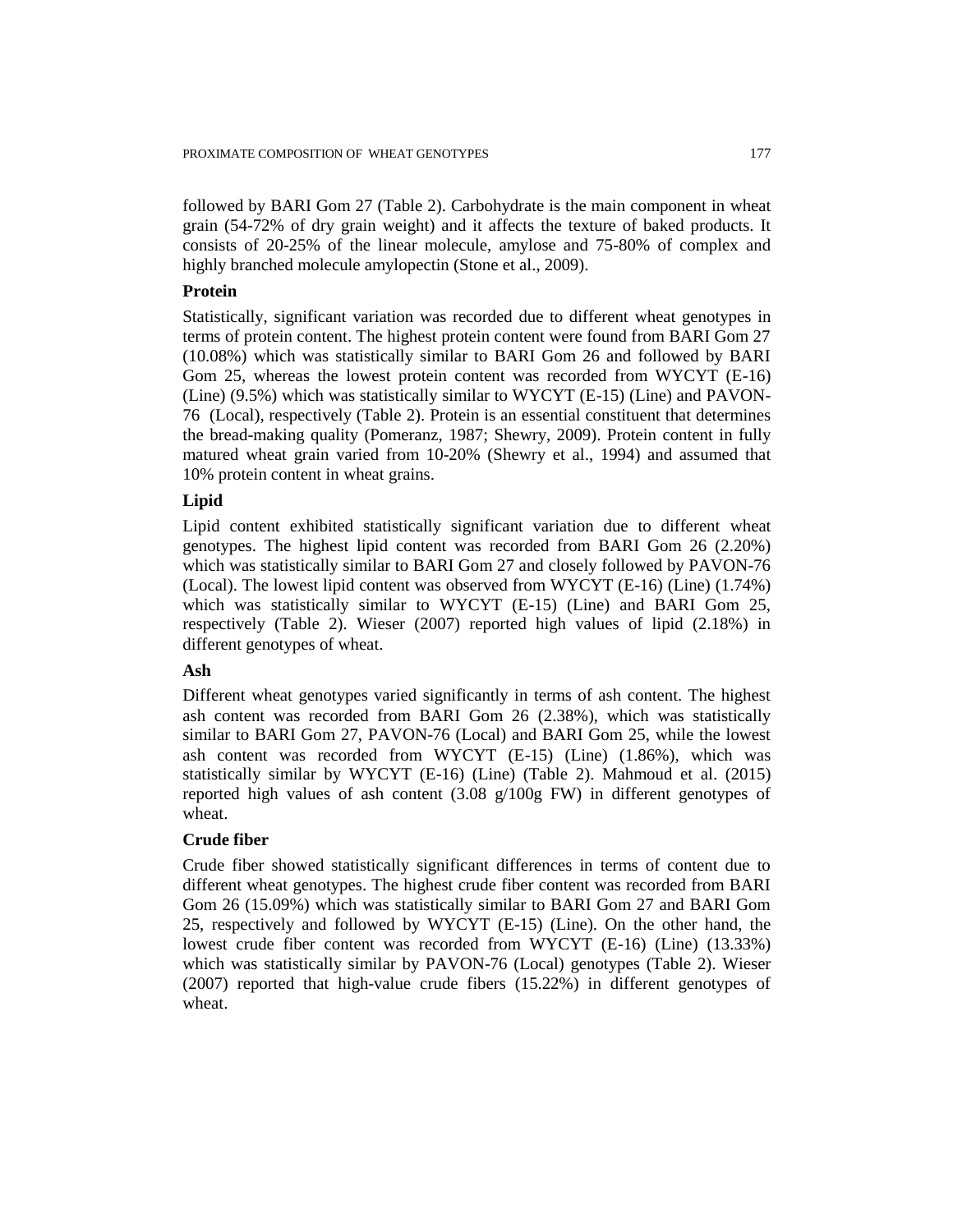| Name of Wheat<br>genotypes | Carbohydrate<br>$(\% )$ | Protein<br>$(\%)$ | Lipid $(\%)$ | Ash<br>(% )       | Crude fiber<br>(% ) |
|----------------------------|-------------------------|-------------------|--------------|-------------------|---------------------|
| <b>BARI</b> Gom 25         | 67.43 bc                | $9.71$ ab         | 1.81 cd      | 2.06a             | 14.84 abc           |
| BARI Gom 26                | 64.87 d                 | 9.87 ab           | 2.20a        | 2.38a             | 15.09a              |
| <b>BARI</b> Gom 27         | 66.30c                  | 10.08a            | $2.02$ ab    | 2.36a             | 14.91 ab            |
| $WYCYT(E-15)$              | 68.102 ab               | 10.05a            | $1.80$ cd    | 1.86 <sub>b</sub> | $14.22$ bc          |
| WYCYT $(E-16)$             | 69.59 a                 | 9.5 <sub>b</sub>  | 1.74d        | 1.97 <sub>b</sub> | 13.33c              |
| PAVON-76 (Local)           | 68.56 ab                | $9.78$ ab         | 1.88 bcd     | 2.17a             | 13.80c              |
| $LSD_{(0.05)}$             | 1.475                   | 1.449             | 0.246        | 0.343             | 1.351               |
| CV(%)                      | 4.07                    | 5.77              | 3.28         | 3.10              | 3.97                |
| Significance level         | **                      | $\ast$            | $\ast$       | **                | $\ast$              |

Table 2. Carbohydrate, protein, lipid, ash and crude fiber content of different released variety, advanced lines and local variety of wheat

In a column means having similar letter(s) are statistically identical and those having dissimilar letter(s) differ significantly as per 0.05 level of probability**.**

#### **CONCLUSION**

A nutritional analysis is important for breeders to evolve more nutrient rich Wheat genotypes. Further analysis of different wheat genotypes should be done to know their nutritional value. Chemical composition and nutritional traits give the future strategy for the nutritionist, health advisor and dietician to know how to develop best use of the wheat.

#### **REFERENCES**

- Al-Musa, M.A.A., Ullah, M.A., Moniruzzaman, M., Islam, M.S. and Mukherjee, A. (2013). Effect of BARI wheat varieties on seed germination, growth and yield under Patuakhali district. *Journal of Environmental Science and Natural Resources*, 5(2): 209-212.
- BARI. (2010). Wheat production in Bangladesh: a success story. Bangladesh Agricultural Research Institute. http://www.bari.gov.bd/
- BARI. (1993). Annual Report (1991-92). Bangladesh Agricultural Research Institute, Joydebpur, Gazipur-1701. Pp.19-33.
- BMD. (2016). Bangladesh Meteorological Department, Agargaon, Dhaka-1207, Bangladesh. http://www.bmd.gov.bd/
- Bordes, J., Branlard, G., Oury, F.X.,Charmet, G. and Balfourier, F. (2008). Agronomic characteristics, grain quality and flour rheology of 372 bread wheat in a worldwide core collection. *Journal of Cereal Science*, 48(3): 569-579.
- Caballero, P.A., Gomez, M. and Rosell, C.M. (2007). Improvement of dough rheology, bread quality and bread shelf-life by enzymes combination. *Journal of Food Engineering*, 81(1): 42-53.